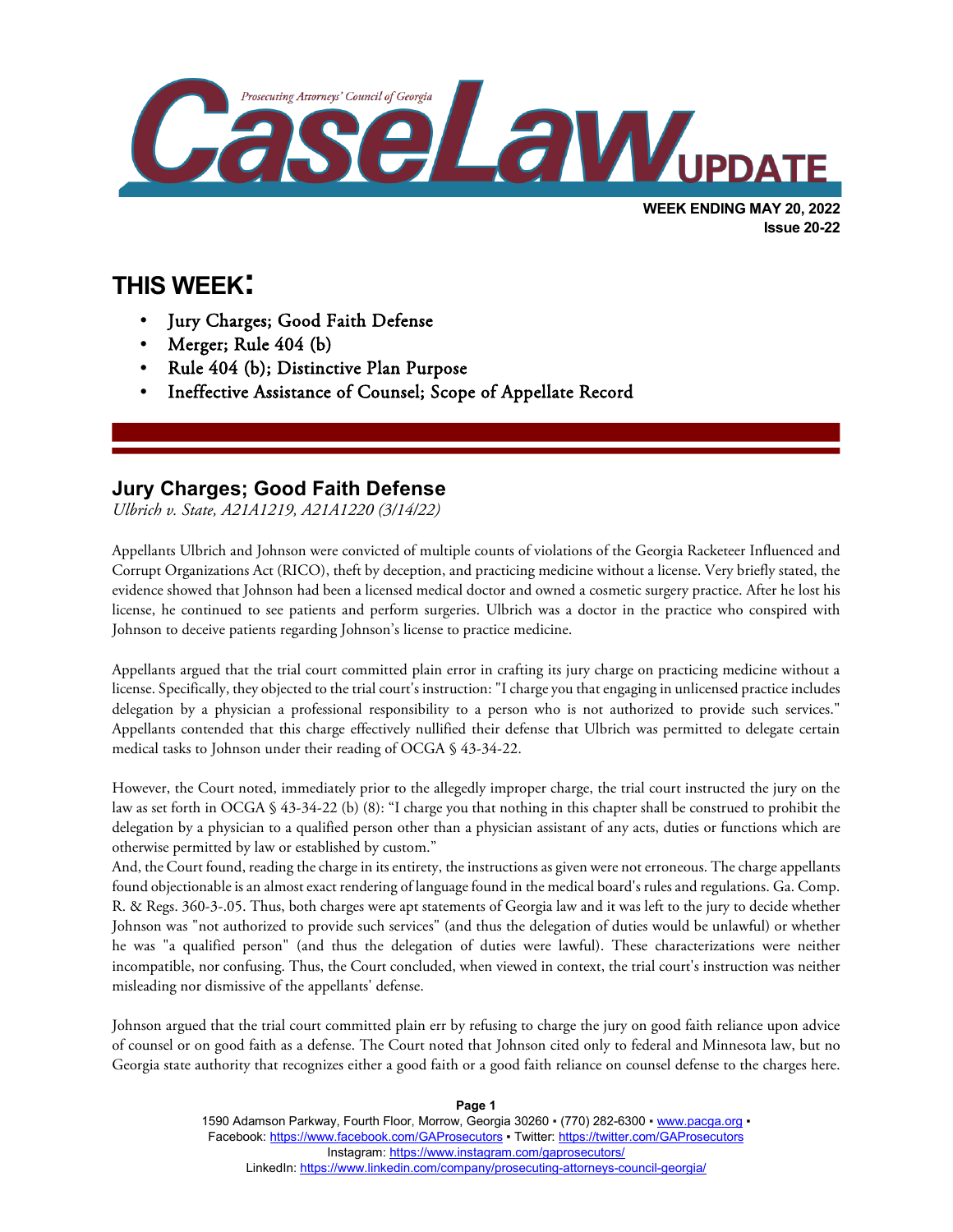

And the Court stated, it found no such authority. Therefore, Johnson could not show that the trial court erred, let alone plainly erred, by refusing to give the proposed charges

Furthermore, the Court stated, to the extent that Johnson contended that the trial court was required to give these charges because they went to his sole defense of lack of intent, this contention was meritless. First, the Court found that Johnson's reliance on *Price v. State*, 289 Ga. 459, 459-462 (2) (2011) was easily distinguishable because it involved the trial court's refusal to charge the jury on the affirmative and well-recognized defense of mistake of fact. Second, the trial court gave the appropriate pattern charges for the State's burden to prove his guilt beyond a reasonable doubt, including its burden to prove intent as an essential element of the offenses. Thus, the Court concluded, considering the jury charge as a whole, the trial court fully and fairly instructed the jury on the relevant law, and consequently, there was no error.

#### **Merger; Rule 404 (b)**

*Gibson v. State, A21A1221, A21A1532 (3/15/22)*

In Case No. A21A1221, appellant appealed his convictions for armed robbery, kidnapping, criminal attempt to commit rape, aggravated assault with a deadly weapon, aggravated assault with intent to rape, possession of a firearm during the commission of a felony, and possession of a firearm by a convicted felon all in connection with the robbery and assault of a manager of a Subway restaurant. Appellant contended that the aggravated assault with a deadly weapon count should have merged into the armed robbery conviction. The Court agreed.

Here, the Court found, the evidence showed that the aggravated assault and the armed robbery were part of the same transaction because both counts arose from the same conduct. Specifically, the victim testified that, as she was handing cash from the opened cash register to appellant, he demanded that she "hurry up, hurry up. And then he hit [her] all on [the] backside. … He hit [her] … on [the] head … with [the] gun." Thus, the Court concluded, the count of aggravated assault with a deadly weapon should have merged with the conviction for armed robbery. Consequently, appellant's conviction and sentence for aggravated assault with a deadly weapon was vacated.

Appellant also contended that the aggravated assault with intent to rape count should have merged into the conviction for criminal attempt to commit rape. Again, the Court agreed. The evidence produced at trial showed that appellant took a substantial step toward committing rape – that is, attempted rape – by forcing the victim to the back of the store, binding her hands, and removing her pants and underwear. The Court found that the same evidence supported appellant's conviction for aggravated assault with intent to rape based on either type of assault contained in OCGA § 16-5-20 (a). Therefore, the Court concluded, because appellant's conviction for aggravated assault with intent to rape was established by proof of the same or less than all the facts required to establish his conviction for attempted rape, the former merged into the latter under the required evidence test. Accordingly, the Court vacated appellant's conviction and sentence for aggravated assault with intent to rape.

In Case No. A21A1532, appellant was convicted of theft by shoplifting two bottles of carpet-cleaning solution valued at \$39.91 from a Walmart store. He argued that the trial court erred by admitting other acts evidence of a prior conviction for theft by shoplifting. The Court again agreed.

> **Page 2** 1590 Adamson Parkway, Fourth Floor, Morrow, Georgia 30260 · (770) 282-6300 · [www.pacga.org](http://www.pacga.org/) · Facebook[: https://www.facebook.com/GAProsecutors](https://www.facebook.com/GAProsecutors) ▪ Twitter:<https://twitter.com/GAProsecutors> Instagram[: https://www.instagram.com/gaprosecutors/](https://www.instagram.com/gaprosecutors/) LinkedIn:<https://www.linkedin.com/company/prosecuting-attorneys-council-georgia/>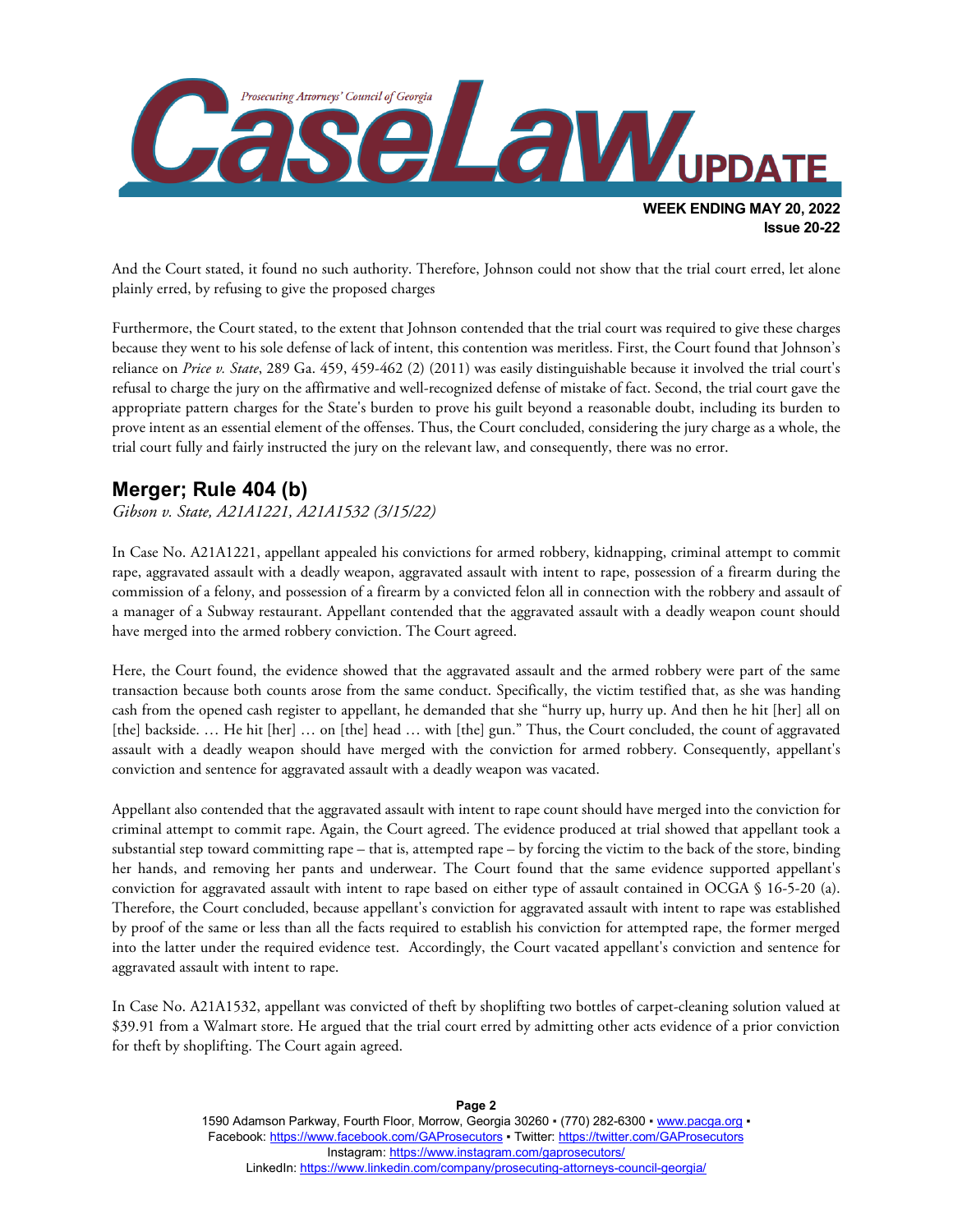

**Issue 20-22**

The record showed that the State submitted a certified copy of a prior conviction and explained that under Rule 404 (b), it sought to admit evidence of the conviction for the purpose of establishing appellant's identity because the evidence was "necessary" to show "how [the loss-prevention officer who observed the crime] determined – part of her determination [of] the identity of [appellant]." According to the State, the prior conviction involved the same "central facts" as the charged crime. Over appellant's objection, the trial court granted the State's motion and permitted it to introduce evidence of appellant's prior conviction to establish his identity.

The Court noted that when other acts evidence is offered to prove identity, the likeness of the offenses is the crucial consideration. The physical similarity must be such that it marks the offenses as the handiwork of the accused. Much more is demanded than the mere repeated commission of crimes of the same class, such as repeated murders, robberies, or rapes.

And here, the Court found, the evidence showed nothing more than that appellant had previously shoplifted from the same Walmart and fell far short of demonstrating a "signature crime" accomplished through a modus operandi unique to appellant. In fact, the only similarity shown between the crimes was that both occurred at the same Walmart, but, as evidenced by the loss-prevention officer's testimony, shoplifting from the Walmart store at issue was hardly a signature crime. Furthermore, similar locations alone is not sufficient evidence of identity in the absence of more unusual similarities to indicate a signature crime. Therefore, the Court determined, because the State did not establish that the features of the charged crime and the prior conviction, viewed individually, or as a whole, marked those crimes as the unique "signature" of the same perpetrator, the trial court abused its discretion by admitting evidence of the other act to show identity.

Having determined that the other acts evidence was improperly admitted, the Court next considered whether reversal of appellant's conviction was required. The Court found that although the evidence was legally sufficient to permit the jury to find appellant guilty of the charged crime, the State's case was not without its weaknesses. The State's theory of the case was that appellant, after paying for items totaling more than \$200, returned to an aisle where he had purportedly stashed two bottles of carpet-cleaning solution valued at less than \$40, placed the items in his cart, and exited the store without paying for them. But because the disputed incident occurred on an aisle not visible on security footage, the testimony of the loss-prevention officer was the only evidence establishing that appellant placed the bottles of carpet-cleaning solution in his cart before leaving the store. In fact, the Court noted, appellant's cross-examination of the officer, which the State characterized as "devastating," focused on the absence of security footage and elicited details about the cameras present throughout the store, confirmed that the average shopper would not know where the cameras were located or whether an area of the store fell in a blind spot, and emphasized that the crime occurred in one of the few areas of the store not visible on surveillance cameras. Thus, the Court concluded, given the less-than-overwhelming evidence presented at trial coupled with the acknowledged weaknesses of the State's case, "it could not say that the improper character evidence was so marginal that the jury's verdict was not likely to be impacted. Therefore, the Court found that the admission of the other acts evidence was not harmless and consequently, reversed appellant's conviction for shoplifting.

#### **Rule 404 (b); Distinctive Plan Purpose**

*Burrell v. State, A20A1973 (3/15/22)*

Appellant, who was 15 years old at the time of the offenses, was convicted of kidnapping with bodily injury, aggravated assault, terroristic threats, and battery. The evidence, very briefly stated, showed that appellant used a knife to attack Cook

#### 1590 Adamson Parkway, Fourth Floor, Morrow, Georgia 30260 · (770) 282-6300 · [www.pacga.org](http://www.pacga.org/) · Facebook[: https://www.facebook.com/GAProsecutors](https://www.facebook.com/GAProsecutors) ▪ Twitter:<https://twitter.com/GAProsecutors> Instagram[: https://www.instagram.com/gaprosecutors/](https://www.instagram.com/gaprosecutors/) LinkedIn:<https://www.linkedin.com/company/prosecuting-attorneys-council-georgia/>

**Page 3**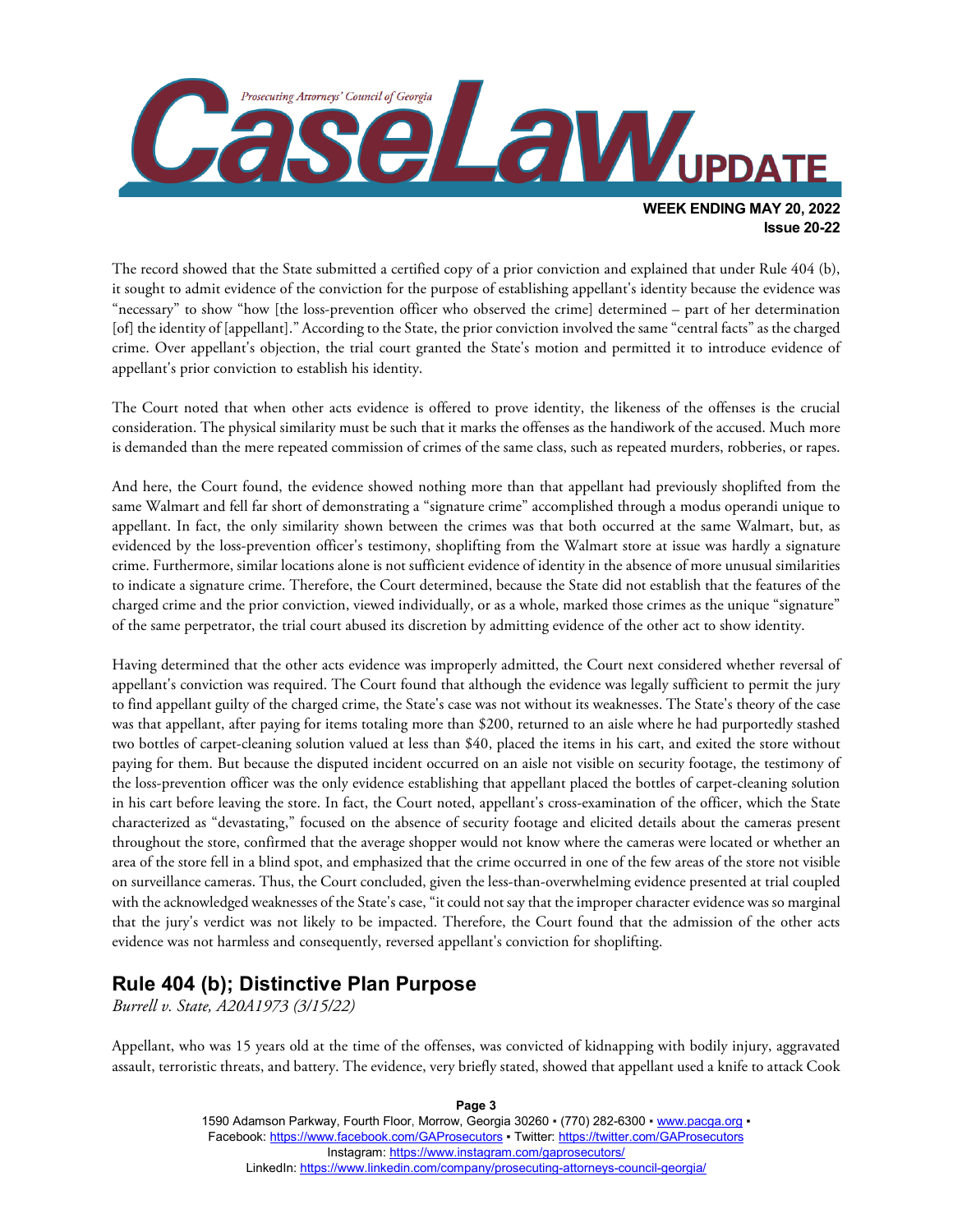

as she sat on the edge of her driveway one summer night. Appellant dragged Cook five to ten feet toward her house, telling her that he was taking her inside. As Cook attempted to free herself and fought for control of the knife, she came face-toface with appellant and recognized him from a previous encounter. During the struggle, appellant hit Cook and attempted to overpower her, but Cook screamed and was able to secure the knife. Cook fell face down on the ground, and appellant landed on top of her; appellant bit Cook twice on the face and then "took off running."

Pursuant to Rule 404 (b), the State presented the testimony of A. O., who was 16 years old at the time of trial. She testified that she and appellant attended school together and that they were in an on-again, off-again romantic relationship for years. A. O. testified that, in the early morning hours of April 7, 2013, — just three months before the incident with Cook — appellant entered her residence without permission and appeared at her doorway with a knife, telling her to keep quiet. After entering her bedroom and locking the door, appellant raped and sexually assaulted A. O. During the incident, appellant pressed the knife to A. O.'s hip, bit A. O. on her face and neck, and threatened to kill her family if she reported the incident.

Appellant argued that the trial court erred by allowing A. O. to testify pursuant Rule 404 (b). The Court stated that evidence admitted under Rule 404 (b) to show the defendant's plan or preparation often shows the planning of or preparation of the charged offense. In other cases, evidence of related or similar prior offenses has been admitted because it tended to prove that the defendant employed a 'common scheme' to commit a series of similar crimes. This approach blends the purpose of plan with the purpose of identity — showing that a distinctive plan was used tends to prove that the same person executed both plans. Thus, the Court stated, whether A. O.'s testimony was admissible under this "distinctiveplan purpose" turns on whether the evidence would be admissible to show identity.

Evidence offered to prove identity must satisfy a particularly stringent analysis. When extrinsic offense evidence is introduced to prove identity, the likeness of the offenses is the crucial consideration. The physical similarity must be such that it marks the offenses as the handiwork of the accused. In other words, the evidence must demonstrate a modus operandi. The extrinsic act must be a "signature" crime, and the defendant must have used a modus operandi that is uniquely his. The signature trait requirement is imposed to ensure that the State is not relying on an inference based on mere character — that a defendant has a propensity for criminal behavior. Evidence cannot be used to prove identity simply because the defendant has at other times committed the same commonplace variety of criminal act.

Appellant argued that the two offenses "were not similar enough to survive the 'particularly stringent analysis' required to admit crimes as 'handiwork' or 'signature' of the accused." The Court recognized that A. O., a teenager, was a former intimate partner of appellant's and that Cook, an adult, was at most, an acquittance. However, the Court found, both victims were known to appellant prior to the attacks. Further, there were striking similarities between the two events, which occurred only months part. In each instance, appellant appeared at the victim's home armed with a knife, told the victim to keep quiet, held a knife to the victim's torso, attacked the victim, threatened her, and bit her in the face. Even though appellant argued that there was no evidence that he intended or attempted to rape Cook — noting [that he was not charged with rape — it was reasonable to infer from the evidence that appellant intended to seclude Cook in her residence for some nefarious purpose but was thwarted by Cook's resistence. Thus, the Court found, while the two crimes were not exactly the same, the manner in which they were carried out presented the same unique characteristics. Accordingly, the evidence was offered for a proper purpose.

> 1590 Adamson Parkway, Fourth Floor, Morrow, Georgia 30260 · (770) 282-6300 · [www.pacga.org](http://www.pacga.org/) · Facebook[: https://www.facebook.com/GAProsecutors](https://www.facebook.com/GAProsecutors) ▪ Twitter:<https://twitter.com/GAProsecutors> Instagram[: https://www.instagram.com/gaprosecutors/](https://www.instagram.com/gaprosecutors/) LinkedIn:<https://www.linkedin.com/company/prosecuting-attorneys-council-georgia/>

#### **Page 4**